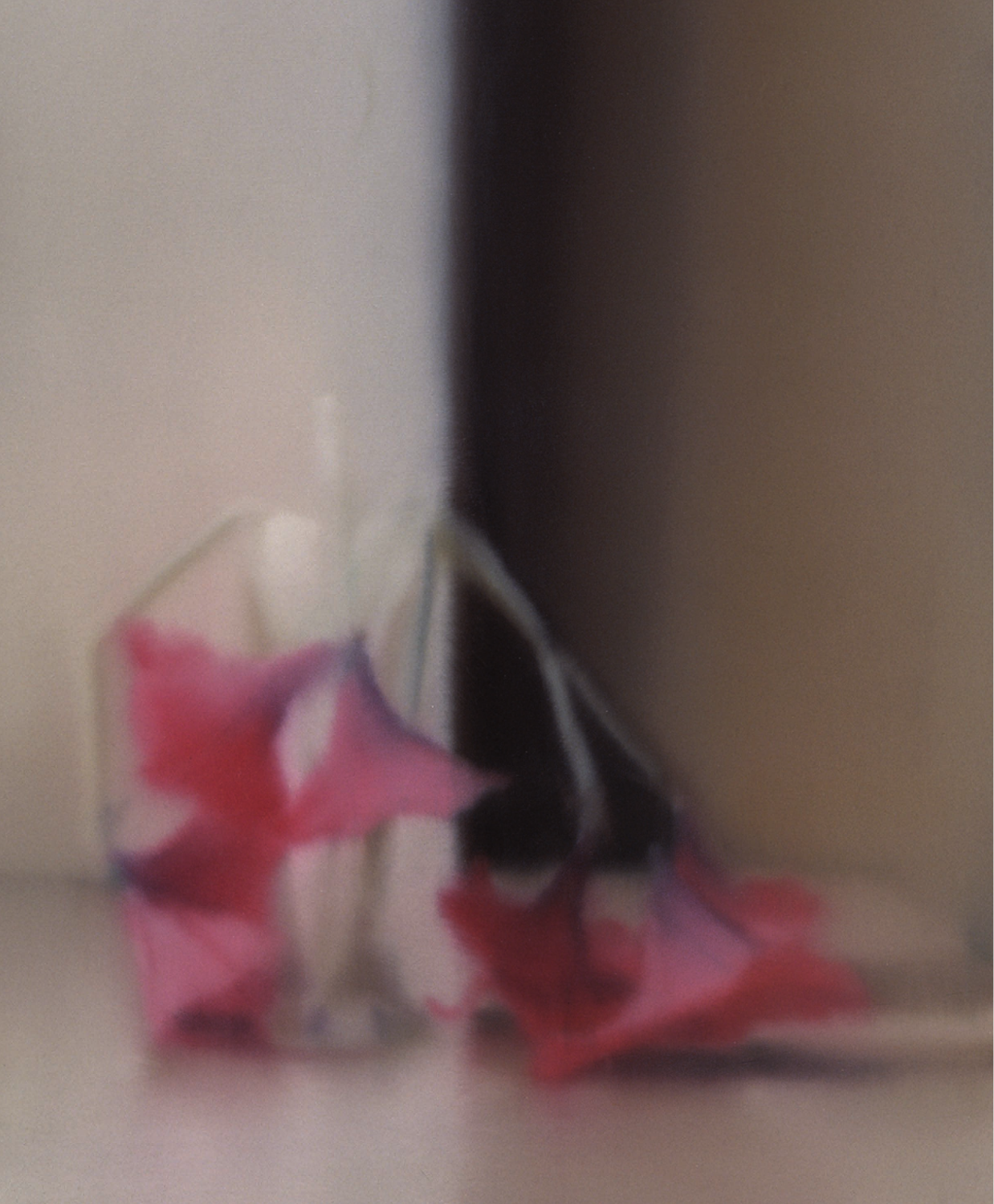# EDITION MUSIKFABRIK 10  $\longrightarrow$  STERBEN

# ENSEMBLE MUSIKFABRIK

**FLÖTE** Helen Bledsoe **OBOE** Peter Veale **KLARINETTE** Carl Rosman **FAGOTT** Alban Wesly **HORN** Christine Chapman **TROMPETE** Marco Blaauw **POSAUNE** Bruce Collings **TUBA** Melvyn Poore **TASTENINSTRUMENTE** Benjamin Kobler, Ulrich Löffler **SCHLAGZEUG** Dirk Rothbrust **VIOLINE** Juditha Haeberlin, Hannah Weirich **VIOLA** Axel Porath **VIOLONCELLO** Dirk Wietheger **KONTRABASS** Michael Tiepold, Florentin Ginot

# GÆSTE/GUESTS

**TROMPETE** Bill Forman (3–17) **BASSKLARINETTE** Nandor Götz (3–17) **FLÖTE** Liz Hirst (3–17) **FAGOTT** Johannes Schwarz (3–17) **HARFE** Mirjam Schröder (3–17) **SCHLAGZEUG** Rie Watanabe (2)

STERBEN Was kommt nach dem Tod? Diese Frage beschäftigt die Menschheit, solange es sie gibt. Sie glaubt an Götter und Paradiese, an die Hölle oder an das Leben nach dem Tod. Auch die Musikgeschichte verdankt einige ihrer berühmtesten Momente der Imagination der Bereiche, die jenseits von diesseits liegen. Wie aber wirkt sich der von der Moderne proklamierte "Tod Gottes" auf die Musik aus? Wie geht der "transzendental obdachlos" gewordene Mensch mit der Situation um? Dreimal Vorschau auf die Zukunft als Vergangenheit. What happens after death? Humankind has been pondering this question ever since it could. Humanity has believed in gods and paradise, in hell, or in life after death. Many of music history's most memorable moments of imagination owe their existence to the concept of an afterlife beyond this present life. But what effect does modernity's proclamation "God is Dead" have on music? How does the suddenly "transcendentally homeless" human deal with the situation? Presented are three previews on the future as history.

# FRANCESCO FILIDEI <del>—</del> finito ogni

GESTO (2010) Für Trauer gibt es in der Musik viele Ausdrucksformen. Sie reichen von der Wahl der Tonart über die Wahl des Tempos bis zur Wahl der musikalischen Geste. Die bekannteste unter ihnen ist wohl der schwere, punktierte Rhythmus des Trauermarschs, der den schleppenden, schweren Schritt einer Trauerprozession nachahmt. In ihm ist all die Erdenschwere des Todes enthalten, wenig von der Leichtigkeit des Nichts, die manche im Jenseits sehen wollen. Als italienischer Organist ist Francesco Filidei mit den "Übergangsritualen" bestens vertraut, welche die katholische Religion geschaffen hat. Umso mehr irritiert die Vortragsbezeichnung, die er seiner Komposition *Finito ogni gesto* vorangestellt hat: "Andantino funebre". Die Verkleinerungsform des "Andante", das "leichte Schreiten" steht auf den ersten Blick im Widerspruch zum Ernst, den das Adjektiv "funebre" anzeigt. Doch dieser Widerspruch führt mitten hinein in das Schaffen von Francesco Filidei, für den Musik und Tod grundsätzlich miteinander in Verbindung stehen. "Die Menschen haben drei Instrumente gefunden, um das Leben zu erforschen: die Philosophie, die Religion und die Kunst. Für mich ist die Musik die zielführendste, da sie mit der Zeit arbeitet und wir nehmen unser Leben in der Zeit wahr", so Filidei. So wie das Leben nimmt er auch die Entwicklung von musikalischen Figuren und Klängen als einen Prozess zwischen Geburt und Tod wahr. "Wenn ich einen

gehend vergessene Popgruppe "The Buggles" landete 1979 einen großen Hit mit ihrem Song "Video killed the radio star". Wie man inzwischen weiß, führen sichtbare Stars im Video und unsichtbare Stars im Radio heute eine friedliche Koexistenz und auch für die komponierte Musik lässt sich feststellen: Video hat den Audio-Star nicht umgebracht, sondern im Gegenteil bereichert. Vom Hilfsmedium zur Dokumentation von Live-Performances, als welches "Video" zunächst vor allem von bildenden Künstlern eingesetzt worden ist, ist es als Kunstform zu eigenen Weihen gelangt. Die Verschaltung mit anderen Medien in Echtzeit ist heute eine aufregende Fragestellung, der sich eine junge Generation stellt. Der aus Stugart stammende Komponist Michael Beil hat sich schon früh intermedialen Fragen gewidmet und auch seine Komposition *Black Jack* spielt mit dem Verhältnis von Bild und Ton, Playback und Aktion. Dass er sein Stück mit dem Namen eines der berühmtesten Kartenglücksspiele betitelt hat, deutet auf die spielerische Natur des Unternehmens, in dem sich live gespielte und voraufgenommene Klänge stets gegenüber stehen. In der "Radioversion" des Stückes ist für den Zuhörer die Frage obsolet, ob die spielerische Aktion, die ein Musiker auf der Bühne ausführt, der "nur" sichtbaren oder der "nur" hörbaren Seite der Aufführung zuzurechnen ist. Umso deutlicher tritt das Spiel mit Stille und Wiederholungen in den Vordergrund – in den Schleifen der Loops gerät die Wiederholung nicht zur Beglaubigung, sondern stellt das Vorangegangene infrage. Das Spiel kulminiert in einem gewaltigen Marsch, in dem Virtualität und Realität sich feindselig gegenüberstehen. Wer bei diesem Spiel gewinnt, ist vielleicht Glückssache.

Sicher ist nur: Der schwarze Jack hat die besten Karten in diesem Spiel. The more-or-less forgotten pop group The Buggles landed a big hit in 1979 with their song "Video killed the radio star." As we now know, today's visible video stars and invisible radio stars have a friendly coexistence, which is also true of composed music - video doesn't kill audio stars; on the contrary, it improves them. As an auxiliary documentation tool for live performances, the "video" was initially used by visual artists, and has become an art form in its own right. Today, younger generations are posing interesting questions using real time interconnection with other media. The Stuttgart born composer Michael Beil dedicated himself early on to exploring intermedia. His composition *Black Jack* plays with the relationship between image and sound, playback and live action. Naming his piece after one of the most famous card games, he points to the playful nature of the work, where live music and previously recorded sounds are continuously placed in opposition to each other. In the "radio version" of the piece, the listener's wondering of whether the playful action of the musician on stage is "just" the visible or "just" the audio aspect of the performance is a moot question. The play between silence and repetition is brought to the forefront - rather than achieving authenticity through looping, the repetitions place the previous actions in question. The game culminates in a massive waltz, with virtuality and reality standing hostilely across from each other. Just who ends up winning the game is perhaps a matter of luck. One thing is certain: the black jack most definitely has the best cards in this game.

Klang nehme und beginne zu fragen, wie und wo er geboren wird, wohin er geht, dann frage ich auch nach dem Phänomen Deiner Geburt, und, in der Konsequenz, nach dem Tod." Filideis Musik klingt häug, als habe sie den Tod schon hinter sich gelassen. Filidei spielt mit den Hinterlassenscha en seiner Vorfahren, er spielt mit den Knochen und der Asche, die ihm vierhundert Jahre Musikgeschichte haben zukommen lassen. Tonhöhen spielen für den Komponisten nur noch eine untergeordnete Rolle und die sechs Musiker bedienen nicht nur ihre sechs Instrumente, die sie fauchen und gurren, sirren und schwirren lassen, sondern agieren auch mit Schläuchen und Lock¡öten, Gläsern und Spieluhren. Allmählich schält sich doch eine chromatische Figur aus dem Klangorganismus heraus – Halbtonseufzer, ein weiterer Ausdruck der Klage, die hier dem Tod des bedeutenden italienischen Schriftstellers Eduardo Sanguineti gilt. In seiner Verssammlung Novissimum Testamentum hatte Sanguineti darüber räsoniert, was nach der "letzten Geste der Liebe" kommt: Sie mündet in Musik. Kann Musik jemals sterben? There are many ways to express mourning through music. They range from the choice of key to the choice of tempo, continuing with the selection of musical gesture. The most famous of them all must be the ponderous and punctuated rhythm of the funeral march, imitating the dragging, heavy steps of a funeral procession. It embodies all of the earthly gravity of death, less so the weightless nothingness that many want to see in the afterlife. As an Italian organist, Francesco Filidei is well versed in the "transition rituals" of the Catholic religion. That makes the tempo marking of his composition *Finito ogni gesto* "andantino funebre" even more irritating. The diminutive of "andante", meaning a "lighter pace," seems at first glance to be in contrast to the seriousness that the adjective "funebre" represents. But it is exactly this contradiction that leads to the heart of Francesco Filidei's work, where music and death are inherently connected. "Humankind has developed three tools with which to explore life: philosophy, religion, and the arts. Music is for me the most advantageous, because it works with time and we perceive our lives through time," according to Filidei. As in life, he also sees the development of musical figures and sounds as a process between birth and death. "When I take a sound and begin to question how and where it was born, where it is going, then I am also asking about the phenomena of your birth and consequentially, about death." Filidei's music often sounds as if it has already moved beyond death. Filidei plays with the remains of his ancestors, with the bones and ashes that four hundred years of music history have left behind. The range of the pitches plays a subordinate role for the composer, the six musicians using not only their instruments - allowing them to hiss and coo, buzz and whir – but also performing on tubes and recorders, glasses and music boxes. Little by little, a chromatic figure peels itself away from the sound organism –  $1/2$  step sighs, another expression of lamentation, this time in honor of the death of the eminent Italian author Eduardo Sanguineti. In his collection *Novissimum Testamentum*, Sanguineti reflected on what comes after "love's last gesture" and concluded: it ends in music. Can music ever die?

### MICHAEL BEIL»-> black Jack (2011) Die heute weit-

 $GRUFT$   $(\overline{2007-08})$  Letzte Werke eines Künstlers geben der Nachwelt oft Rätsel auf. Es fällt schwer, sie losgelöst von ihrem biografischen Kontext zu hören, zumal wenn sie unvollendet bleiben – als habe der Komponist ihr letztes Geheimnis mit "hinüber" nehmen wollen ins Jenseits. Auch Mauricio Kagels Liederzyklus In der Matratzengruft ist unvollendet geblieben die Vertonung endet noch vor den letzten Zeilen der Textkompilation, die der Komponist selbst aus Heinrich Heines letzten Gedichten zusammengestellt hat. Die Verse, die Heinrich Heine sich während seiner letzten von Belägerigkeit und Krankheit geprägten Jahre abgerungen hat, sind eines der bewegendsten Zeugnisse künstlerischen Aufbegehrens gegen die Ungerechtigkeit des Todes. In Heines trotzigen Spötteleien über das Dahinsiechen des Körpers hisst der Geist die Siegesfahne über die Krankheit – bei vollem Bewusstsein, dass es sich um einen Kampf handelt, der nicht zu gewinnen ist. Mauricio Kagel, selbst unheilbar an Leukämie erkrankt, erkannte in Heines letzten Versen, die dieser aus seiner "Matratzengruft", wie er seine Pariser Wohnung nannte, in die Welt schickte, eine kongeniale Vorlage für sein letztes Werk. Mit ihren Brechungen und Bildsprüngen, in ihrem montageartigen Charakter, mit den Anspielungen und Zitaten und nicht zuletzt mit ihren lyrischen Dissonanzen spiegeln sich in der Dichtung viele Formelemente der Musik Mauricio Kagels, der mit Heine zudem dessen sprichwörtliche Ironie teilt. In den fünfzehn Teilen der Komposition setzt Kagel das solistisch besetzte Kammerensemble stets neu zusammen und mischt jeweils eigene Farben für die musikalischen Abschnie, reduziert die Palette bis auf Momente ruhiger Zwiesprache der Stimme mit dem Klavier, der Bratsche oder dem Englischhorn: "Es ist dies die musikalische Parabel von Heines Existenz in Schüben", schreibt Kagel, "wo Fragmente von Fragmenten übergangslos nacheinander und oft simultan erklingen, und wo der Knoten zwischen dem wahren Grund des Leidens und der ewigen Frage des 'Warum?' nicht entwirrt werden kann." Zwei gegenläuge Stränge ringen in Kagels Liederzyklus miteinander: die akkurate Beschreibung des körperlichen Verfalls und der künstlerische Versuch, mit Hilfe der Kunst die Wirklichkeit zu überwinden, Agonie trifft auf Poesie. "Jetzt fürcht' dich nicht, lieber Hörer, ich bin kein Gespenst, ich bin kein Spuk; Leben kocht in meinen Adern, bin des Lebens treuester Sohn." Die Todesangst verwandelt Kagel mit Heine in ein Wiegenlied. An artist's final work often leaves posterity with questions unanswered. It's difficult to separate the work from its biographical context, especially when it remains unfinished as if the composer wanted to carry over their last secret with them into the afterworld. Mauricio Kagel's song cycle *In der Matratzengruft* also remains unfinished - the scoring ends just before the last lines of the text that the composer himself compiled from Heinrich Heine's final poems. The verses that Heinrich Heine managed to wring out of himself during his last years, bedridden and ill, are some of the most moving testaments of artistic revolt against the injustice of death ever written. Heine's defiant raillery against the body's fall into decline hails the spirit of a raised flag of victory over illness - in absolute awareness that it is an impossible war to win. Mauricio Kagel, himself suffering from incurable leukemia, recognized in the last verses Heine sent out into the world from his Matratzengruft, or "mattress crypt," as he liked to call his Paris apartment, a felicitous model for his own last work. With its broken phrases and jumps of imagery, the montage-like character, the innuendos and quotes as well as lyrical dissonances, the poetry mirrors many elements of Mauricio Kagel's music, including the well-known irony that he shared with Heine. Kagel continuously combines the soloist ensemble anew throughout the 15 movements of the composition, mixing separate colors for each of the musical segments, or reducing the palette to moments of quiet dialogue between the voice and piano, the viola or English horn: "It's a musical parable of Heine's existence in phases," wrote Kagel, "where fragments of fragments follow each other continuously, often sounding simultaneously, where the entangled knot between the true reason of suffering and the eternal question 'Why?' cannot be entwined." Two opposing strands circle each other in Kagel's song cycle: the accurate description of bodily decline and the creative attempt to overcome reality through art – agony meeting poetry. "Do not fear, dear listener, I am not a ghost, I am not a spook; life boils in my veins, I am life's most loyal son." Through Heine, Kagel transforms mortal fear into a cradle song.

### HEINRICH HEINE>→ IN DER MATRATZENGRUFT Textzusammenstellung von Mauricio Kagel

I. Es schmilzt das Fleisch von meinen Rippen. // Ich kann mich vom Siechbett nicht erheben. // Mein Mut erlischt, mein Herz ist krank. // Mein' Todesangst ist ein Wiegenlied. Die Kirschen sind von außen rot, // doch drinnen steckt als Kern der Tod; // nur droben, wo die Sterne, gibt's Kirschen ohne Kerne.

II. ... Die Klavierkonzerte zerreißen uns die Ohren. // Oh, bittre Winterhärte!

Das Glück ist eine leichte Dirne, // und weilt nicht gern am selben Ort; // sie streicht das Haar dir von der Stirne // und küsst dich rasch und flattert fort.

Frau Unglück hat im Gegenteile // dich liebesfest ans Herz gedrückt, // sie sagt, sie habe keine Eile, // setzt sich zu dir ans Bett und strickt ...

Seltsam ... Die schöne Zeit, sie ist verschlendert // und alles hat sich seitdem verändert ... // Der Kranz ist mir vom Haupt genommen, // ich weiß es nicht, wie es gekommen, // doch seit der schöne Kranz mir fehlt, // ist meine Seele wie entseelt. V. Posaunenruf erfüllt die Luft, // und furchtbar schallt es wider; // die Toten steigen aus der Gruft; // und schütteln und rütteln die Glieder. Sie steigen aus der Gruft! // Verstummt sind Pauken, Posaunen und Zinken.

Doch horch! Ein schollernd schnöder Klang // ertönt unfern der öden Bühne, // vielleicht, dass eine Saite sprang // zu einer alten Violine. Verdrießlich rascheln im Parterre // etwelche Ratten hin und her, // und alles riecht nach

ranz'gem Öle. // Die letzte Lampe ächzt und zischt // verzweiflungsvoll, und sie erlischt. // Das arme Licht war meine Seele.

VI. Im süßen Lied ist oft ein saurer Reim, // wie Bienenstachel steckt im Honigseim. // Unsterbliche Seele, nimm dich in Acht, // dass du nicht Schaden leidest, // wenn du aus dem Irdischen scheidest; // es geht der Weg durch Tod und Nacht. VII. Als ich nach Hause ritt, da liefen // die Bäume vorbei in der Mondenhelle, // wie Geister. Wehmütige Stimmen riefen // doch ich und die Toten, wir ritten schnelle Was ich der Stimme zur Antwort gab, // das weiß ich nimmer, // denn ich erwachte jählings, // und ich war wieder ein Kranker, // der im Krankenzimmer // trostlos daniederliegt // seit manchem Jahr.

VIII. In jenen Nächten hat Langweil ergriffen, // sie zu verscheuchen, hab' ich dann gepfiffen Ja, so hab' ich gepfiffen // die frechen Reime eines Spottgedichts. Wie langsam kriechet sie dahin, // die Zeit, die schauderhafte Schnecke! // Ich aber, ganz bewegungslos, // bleib' ich hier auf demselben Flecke. **IX.** Jahre kommen und vergehen. // In dem Webstuhl läuft geschäftig schnurrend // hin und her die Spule. // Was er webt, das weiß kein Weber. Jahre kommen und vergehen, // Menschentränen träufeln, rinnen auf die Erde, // und die Erde

XI. Ja, nur stammeln, stottern kann ich. // Erschüttert hat mich, was ich sah! // erbarme dich mein und spende die Ruhe mir, // o Gott, o Gott, o Gott, o Gott! // und ende die schreckliche Tragödie.

XV. Mich ruft der Tod. Es wär' noch besser, // müsst' ich auf hohem Seegewässer ... // der tolle Nordpolwind peitscht dort die Wellen, und aus den Tiefen, // die Ungetüme die dort schliefen, // Haisch' und Krokodile //

*[An dieser Stelle endet die ausgearbeitete Partitur.]*  kommen mit offenem Rachen emporgeschwommen.

*[Letzte Verse des Texttyposkripts*]

Bartholdy's Paulus, and his first solo CD, *Bleibt ihr Engel, bleibt bei mir*, with the Le Chardon Baroque ensemble.

Weit besser ist es im Sommer, // da kann ich im Walde spazieren // allein mit meinem Kummer // und Liebeslieder skandieren.

**III.** Ach! der Schmerz ist stumm geboren, // ohne Zunge in dem Munde; // hat nur Tränen, hat nur Blut, // Blut aus tiefer Todeswunde.

Ich bin so alt // Wie das Meer und der Wald. // Ich stand am schnarrenden Webstuhl der Zeit. // Und dennoch widerstand ich dem Sturm // der sinnlich dunklen Gewalten.

Was hilft mir? // Was hilft mir meine Tugend jetzt?

**IV.** ... fürcht' dich nicht, lieber Hörer, // ich bin kein Gespenst, ich bin kein Spuk; // Leben kocht in meinen Adern, // bin des Lebens treuster Sohn. Doch durch jahrelangen Umgang mit den Toten, // nahm ich an der Verstorbenen Manieren und geheime Seltsamkeiten.

> Ein Initiativprojekt der Kunststiftung NRW mit Ensemble Musikfabrik Landesensemble NRW • Geschäftsführender Intendant Ensemble Musikfabrik: Thomas Oesterdiekhoff • Konzeption: Patrick Hahn • Projektmanagement und Redaktion Edition Musikfabrik: Michael Bölter

Foto der Uraufführung von Black Jack: Klaus Rudolph ©+  2016 WERGO, a division of SCHOTT MUSIC & MEDIA GmbH, Mainz, Germany Manufactured in Germany • Printed in Germany WERGO • Postfach 36 40 • 55026 Mainz, Germany • E-Mail: service@wergo.de • www.wergo.de

Des Tages Lärm verhallt, // es steigt die Nacht herab mit langen Flören. // Hier bist du sicher vor Musik. // Von des Pianofortes Folter // und von der großen Oper Pracht // und schrecklichem Bravourgepolter.

saugt sie ein mit stiller Gier. **X.** Vielleicht bin ich gestorben längst; // es sind vielleicht nur Spukgestalten, // die Phantasien, die des Nachts // im Hirn den bunten Umzug halten. Es mögen wohl Gespenster sein, // altheidnisch gölichen Gelichters, // sie wählen gern zum Tummelplatz // den Schädel eines toten Dichters.

**XII.** Die Schönheit ist dem Staub verfallen, // du wirst zerstieben, wirst verhallen. // Viel anders ist es mit Poeten, // die kann der Tod nicht gänzlich töten. Uns trifft nicht weltliche Vernichtung, // wir leben fort im Land der Dichtung, // in Avalon, dem Feenreiche. // Leb wohl auf ewig, schöne Leiche. **XIII.** Mit spöttischem Summsen mein Bett umschwirren // die schwarzen Fliegen; auf Nas' und Stirn // setzen sie sich fatales Gelichter! // Etliche Fliegen haben wie Menschengesichter, // auch Elefantenrüssel daran wie Gott Ganesa in Hindostan. // In meinem Hirne rumort es und knackt, ich glaube, da wird ein Koffer gepackt, // und mein Verstand reist ab, o wehe, // noch früher als ich selber gehe.

**XIV.** ... mocht' es wohl geschehen, // dass Mohnblumenkranz auch meine Stirn berührte // und seltsam duftend allen Schmerz verscheucht' aus meiner Seel'. // Doch solche Linderung, // sie dauerte kurze Zeit; // genesen gänzlich kann ich nur dann, // wenn seine Fackel senkt der andre Bruder, // der so ernst und bleich. // Gut ist der Schlaf, der Tod ist besser, // freilich, das Beste wäre, nie geboren zu sein.

Nicht so gefährlich ist das wilde, // erzürnte Meer und der trotzige Wald // als mein jetziger Aufenthalt. Viel grimmere, schlimmere Bestien enthält Paris, // die leuchtende Hauptstadt der Welt.

# INTERPRETEN/ARTISTS

MARCUS CREED Geboren und aufgewachsen an der Südküste Englands. Begann sein Studium am King's College in Cambridge und sang dort im berühmten King's College Choir. Weitere Studien an der Christ Church in Oxford und der Guildhall School in London. 1977 Übersiedelung nach Berlin, wo er an der Deutschen Oper Berlin, der Hochschule der Künste sowie bei der Gruppe Neue Musik und beim Scharoun Ensemble wirkte. Von 1987 bis 2001 künstlerischer Leiter des RIAS-Kammerchores. 1998 folgte er einem Ruf auf eine Dirigierprofessur an der Musikhochschule Köln. Seit 2003 künstlerischer Leiter des SWR Vokalensembles Stugart, mit dem er sich besonders der neueren und der zeitgenössischen Musik widmet, darunter Werken u. a. von Luigi Nono, György Kurtág, Wolfgang Rihm und Heinz Holliger. 2010 wurde Creed mit dem Preis der Europäischen Kirchenmusik ausgezeichnet. Sein Schaffen ist auf zahlreichen preisgekrönten CD-Aufnahmen dokumentiert. Creed was born and raised on the southern coast of England. He began his studies at King's College in Cambridge, where he sang in the famed King's College Choir. Further studies took him to Christ Church in Oxford and the Guildhall School in London. Creed moved to Berlin in 1977, where he worked with the Deutsche Oper Berlin, the Hochschule der Künste, as well as the Gruppe Neue Musik and the Scharoun Ensemble. From 1987 until 2001, he was artistic director of the RIAS-Kammerchor. He was asked to take on the position of professor of conducting at the Cologne University of Music in 1998. Since 2003, he has been artistic director of the SWR Vokalensemble Stuttgart, where he's placed special attention on newer and contemporary music, including works by composers such as Luigi Nono, György Kurtág, Wolfgang Rihm and Heinz Holliger. Creed won the Preis der Europäischen Kirchenmusik award in 2010. His work has been documented through numerous award-winning CD productions.

MARKUS BRUTSCHER Geboren in Landsberg, aufgewachsen in Augsburg. Erste

#### musikalische Ausbildung bei den Regensburger Domspatzen und den Augsburger Domsingknaben, anschließend Gesangsstudium bei Norma Sharp an der Hochschule für Musik "Hanns Eisler" in Berlin sowie bei Rudolph Piernay in London und Mia Besselink in Maastricht. Zusammenarbeit mit führenden Orchestern und Dirigenten wie Marc Minkowski, Thomas Hengelbrock, Peter Neumann, Roland Wilson, Teodor Currentzis und anderen. Sein Repertoire umfasst alle Epochen, obwohl er schon früh als Spezialist für alte Musik galt. In den letzten Jahren Opernengagements u.a. in Traettas *Antigona* in Antwerpen, Salamanca und Brüssel, Janáceks *Katja Kabanova*, Mozarts *Così fan tue* und *Die Zauberöte* in Stugart und Japan, Weills *Mahagonny* in Basel, Purcells *Indian Queen* in Perm und Madrid. Mitwirkung an über 50 CD-Aufnahmen, zuletzt u. a. Vivaldis *Vesper*, *Zaide* mit der Wiener Akademie unter Martin Haselböck, Mendelssohn Bartholdys Paulus und Veröffentlichung der Solo-CD Bleibt ihr Engel, *bleibt bei mir* mit Le Chardon. Brutscher was born in Landsberg in Bavaria and raised in Augsburg. He received his initial musical education in the boys choirs of the Regensburger Domspatzen and Augsburger Domsingknaben. He went on to study with Norma Sharp at the Hochschule für Musik "Hanns Eisler" in Berlin, in London with Rudolph Piernay and in Maastricht with Mya Besselink. He works regularly with prominent orchestras, as well as with leading conductors such as Marc Minkowski, Thomas Hengelbrock, Peter Neumann, Roland Wilson, and Teodor Currentzi, among others. Brutscher is at home in repertoire from all epochs, although he is renowned primarily for his early music performances. His recent opera engagements have included Traea's *Antigona* in Antwerp, Salamanca, and Brussels; Janácek's *Katja Kabanova*; Mozart's *Così fan tue* and *Die Zauberöte* in Stugart and Japan; Weill's *Mahagonny* in Basel; and Purcell's *Indian Queen* in Perm and Madrid. He has recorded over 50 CDs, including Vivaldi's *Vesper*, *Zaide* with the Wiener Akademie under Martin Haselböck, Mendelssohn

EMILIO POMÁRICO 1953 in Buenos Aires geboren. Italienischer Dirigent und Komponist. Studium bei Franco Ferrara in Siena und bei Sergiu Celibidache in München. Er dirigierte u. a. das Symphonieorchester des Bayerischen Rundfunks, das WDR Sinfonieorchester Köln, das Orchestra dell'Accademia di S. Cecilia in Rom, das Orchestre Philharmonique de Radio France, die Bamberger Symphoniker, das BBC Scoish Symphony Orchestra, das SWR Sinfonieorchester Baden-Baden und Freiburg sowie das ORF Radio-Symphonieorchester Wien. Als Operndirigent trat er u. a. an der Opéra de Paris, am Teatro alla Scala Mailand, am Teatro Sao Carlos Lissabon, an Den Nye Opera Bergen, an der Oper Oslo und an der Oper Stuttgart in Erscheinung. Bei der Ruhrtriennale dirigierte er in den vergangenen Jahren Neuproduktionen von Helmut Lachenmanns *Mädchen mit den Schwefelhölzern* in der Regie von Robert Wilson und Morton Feldmans *Neither*, inszeniert von Romeo Castellucci. Ständiger Gast bei den Salzburger Festspielen, beim Edinburgh International Festival, beim Festival d'Automne à Paris, bei den Wiener Festwochen und bei Wien Modern, bei La Biennale Musica in Venedig, bei den Donaueschinger Musiktagen und Musik der Zeit. Widmet einen großen Teil seiner Arbeitskraft der zeitgenössischen Musik und musiziert mit Ensembles wie Klangforum Wien, Ensemble Musikfabrik, Remix Ensemble, Ensemble Resonanz und ensemble recherche. The Italian conductor and composer Emilio Pomàrico was born in Buenos Aires in 1953. He studied with Franco Ferrara in Siena and Sergiu Celibidache in Munich. He has conducted numerous orchestras, such as the Bavarian Radio Orchestra, the WDR Symphony Orchestra Cologne, the Orchestra dell'Accademia di Santa Cecilia in Rome, the Orchestre Philharmonique de Radio France, the Bamberg Symphony, the BBC Scoish Symphony Orchestra, the SWR Baden-Baden and Freiburg Symphony Orchestra, and the ORF Radio Symphony Orchestra Vienna. He has conducted at many opera houses, including the Paris Opera, the Teatro alla Scala in Milan, National Theatre of Saint Charles in Lisbon, the Den Nye Opera in Bergen, the Norwegian National Opera and Ballet, and the Oper Stuttgart. During the Ruhrtriennale, he recently conducted new productions of Helmut Lachenmann's *Mädchen mit den Schwefelhölzern* under the direction of Robert Wilson, and Morton Feldman's *Neither*, staged by Romeo Castellucci. He is regularly engaged by the Salzburg Festival, the Edinburgh International Festival, the Festival d'Automne in Paris, the Vienna Festival, Wien Modern, the Venice Biennale, the Donaueschingen Festival, and Musik der Zeit. He has dedicated a large amount of his time to contemporary music, performing with ensembles such as Klangforum Wien, Ensemble Musikfabrik, Remix Ensemble, Ensemble Resonanz and ensemble recherche.

OTTO TAUSK Geboren in Utrecht. Studierte Violine bei Viktor Liberman und Istvan Parkanyi sowie Dirigieren bei Jurjen Hempel und Kenneth Montgomery. Weitere Studien bei dem litauischen Dirigenten Jonas Aleksa am Konservatorium in Vilnius. Als Assistenzdirigent beim Rotterdams Philharmonisch Orkest (2004–06) enge Zusammenarbeit mit Valery Gergiev der ihn anschließend an das Marinskij-Theater in St. Petersburg sowie mehrfach zum Rotterdams Philharmonisch Orkest einlud. Langjähriger Chefdirigent der Holland Symfonia, seit der Saison 2012/2013 Chefdirigent des Sinfonieorchesters und Theaters St. Gallen. Unter anderem Gast des Nationalorchester Moskau und des Radio Filharmonisch Orkest Hilversum, des SWR Sinfonieorchester Baden Baden und Freiburg und des Orquestra Sinfónica do Porto Casa da Musica. Regelmäßige Zusammenarbeit mit Ensembles für zeitgenössische Musik wie Asko Ensemble und Nieuw Sinfonietta. 2010/2011 Auszeichnung mit dem Preis "de Olifant" der Stadt Haarlem für seine Arbeit mit der Holland Symfonia. Born in Utrecht, Tausk studied violin with Viktor Liberman and Istvan Parkanyi, as well as conducting with Jurjen Hempel and Kenneth Montgomery. He continued his studies with the Lithuanian conductor Jonas Aleksa in Vilnius. As assistant conductor with the Rotterdam Philharmonic from 2004 to 2006, he worked in close collaboration with Valery Gergiev, who subsequently invited him to work with the Orchestra of the Mariinsky Theatre in St. Petersburg, frequently as well with the Rotterdam Philharmonic. For many years he was the chief conductor of the Holland Symfonia. In the 2012/2013 season, he was appointed chief conductor of the St. Gallen Symphony Orchestra and Theater. As guest conductor, he has worked with the Russian National Orchestra in Moscow, the Radio Philharmonic Orchestra in Hilversum, the SWR Baden-Baden and Freiburg Symphony Orchestra, and the Orquestra Sinfónica do Porto Casa da Musica, among others. He works regularly with contemporary music ensembles such as Asko Ensemble und Nieuw Sinfonietta. In 2010/2011, Otto Tausk was presented with the "de Olifant" prize by the city of Haarlem for his work with the Holland Symfonia.

ENSEMBLE MUSIKFABRIK Seit seiner Gründung 1990 zählt das Ensemble Musikfabrik zu den führenden Klangkörpern der zeitgenössischen Musik. Die Ergebnisse ihrer in enger Kooperation mit den Komponisten geleisteten Arbeit präsentiert das in Köln beheimatete internationale Solistenensemble in ca. achtzig Konzerten pro Jahr – in Konzerthäusern und auf Festivals im In- und Ausland, in der eigenen Abonnementreihe "Musikfabrik im WDR" und in regelmäßigen Audioproduktionen. Alle wesentlichen Entscheidungen werden von den Musikern in Eigenverantwortung getroffen. Interdisziplinäre und experimentelle Projekte unter Einbeziehung von Live-Elektronik, Tanz, Theater, Film, Literatur und bildender Kunst erweitern die herkömmliche Form des dirigierten Ensemblekonzerts ebenso wie Kammermusik und die immer wieder gesuchte Konfrontation mit formal offenen Werken und Improvisationen. Dieses innovative Profil und seine künstlerische Qualität machen das Ensemble Musikfabrik zu einem weltweit gefragten Partner bedeutender Dirigenten und Komponisten. Durch zahlreiche Vermilungsprojekte erschließt es sich außerdem ein neues, junges Publikum. Das Ensemble Musikfabrik wird vom Land Nordrhein-Westfalen unterstützt. Die Reihe "Musikfabrik im WDR" wird von der Kunststiftung NRW gefördert. www.musikfabrik.eu Since its founding in 1990, Ensemble Musikfabrik has been one of the world's foremost ensembles for contemporary music. Based in Cologne, this international group of soloists presents the fruits of its close collaborations with composers in about eighty concerts each year: in concert halls; at festivals in Germany and abroad; in its own radio concert series, "Musikfabrik im WDR"; and on periodic audio releases. All important decisions are made by the musicians themselves. Interdisciplinary and experimental projects incorporating live electronics, dance, theater, film, literature and visual art expand on the traditional form of the conducted ensemble concert, as do chamber music and frequent confrontations with formally open works and improvisations. This reputation for innovation and artistic quality makes Ensemble Musikfabrik an internationally sought-after partner for prominent conductors and composers. Through numerous educational outreach projects, the ensemble has cultivated a youthful new audience as well. Ensemble Musikfabrik is supported by the state of North Rhine-Westphalia. The series "Musikfabrik im WDR" is supported by the Arts Foundation of North Rhine-Westphalia. www.musikfabrik.eu

Live-Aufnahmen: 24. Oktober 2013 (1), 21. Januar 2012 (2), 18. September 2010 (3–17), Klaus-von-Bismarck-Saal, WDR Funkhaus am Wallrafplatz Köln Tonmeister/Recording Producer: Michael Peschko (1, 2, 3–17) Toningenieur/Recording Engineer: Martin Andrae (1), Uwe Sabirowsky (2), Thomas Sehringer (3–17) Tontechnik/ Recording Assistant & Editing: Thomas Kupilas (1), Karin Karbach (2), Astrid Großmann (3–17) Redakteur/Executive Producer: Werner Wittersheim Eine Produktion des Westdeutschen Rundfunks Köln, 2010–2013, lizenziert durch die WDR mediagroup GmbH IMPRESSUM/IMPRINT Grasche Gestaltung: Q • www.q-home.de Text: Patrick Hahn | Übersetzung: Christine Chapman All texts © SCHOTT MUSIC & MEDIA GmbH

### TITEL/COVER

GERHARD RICHTER, BLUMEN, 1994, 71 cm x 51 cm, Öl auf Leinwand Werkverzeichnis: 815-3, © Gerhard Richter, 2015



Urauührung von *Black Jack* World Premiere of *Black Jack*

# MAURICIO KAGEL--- in der matratzen–